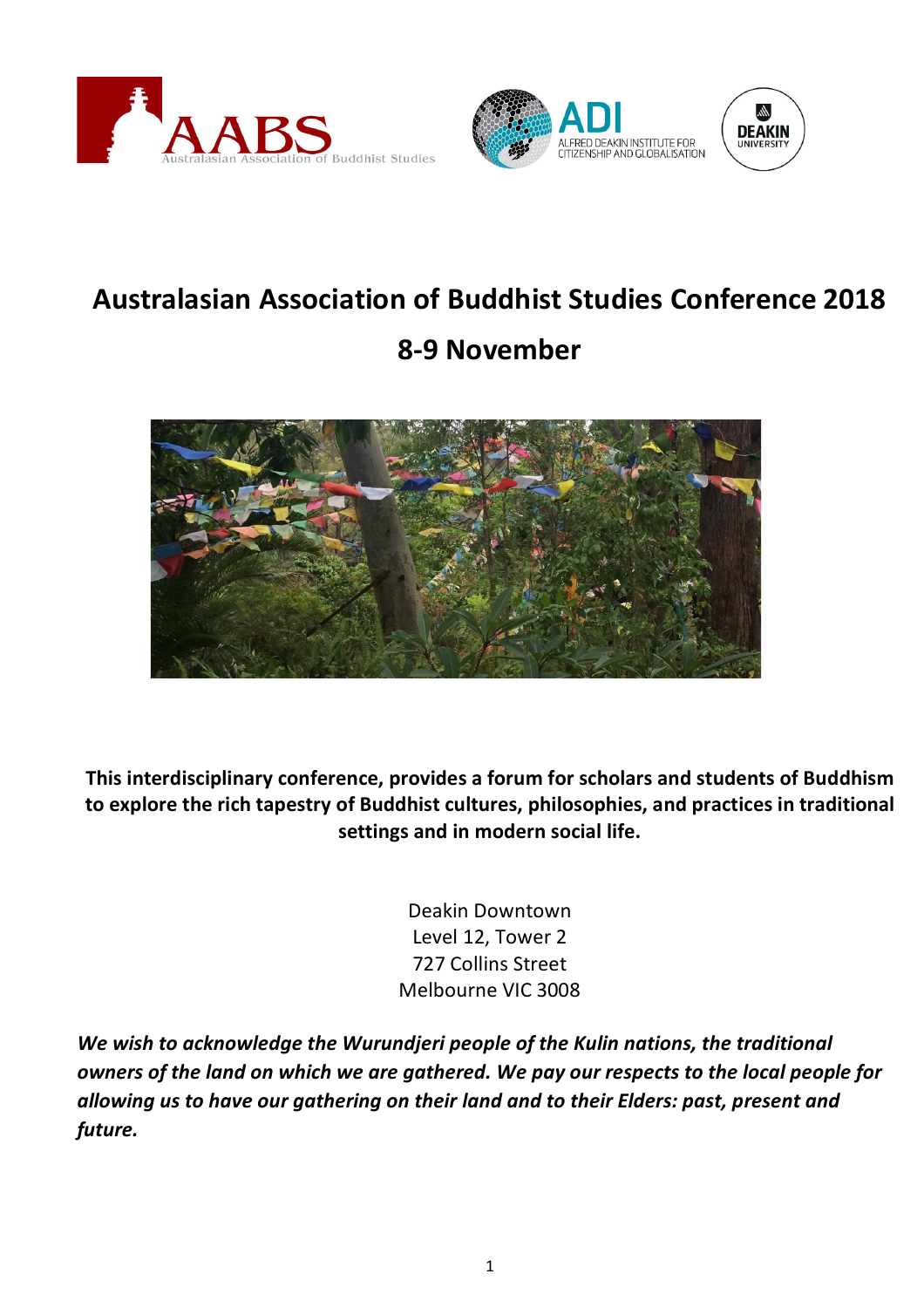





## **DAY 1- 8th NOVEMBER 2018**

| $8.30$ am - 9.00am    | <b>Registration (G1 Foyer)</b>            |                                        |  |  |
|-----------------------|-------------------------------------------|----------------------------------------|--|--|
| $9.00am - 9.15am$     | <b>Welcome: Jack Reynolds (G1)</b>        |                                        |  |  |
| $9.15$ am - 10.30am   | <b>Buddhism in Australia Plenary (G1)</b> |                                        |  |  |
|                       | Anna Halafoff                             |                                        |  |  |
|                       | Venerable Chi Kwang Sunim                 |                                        |  |  |
|                       | <b>Diana Cousens</b>                      |                                        |  |  |
|                       | Leesa Davis                               |                                        |  |  |
|                       | <b>Chair: John Powers</b>                 |                                        |  |  |
| $10.30$ am - 11.00am  | <b>Morning Tea</b>                        |                                        |  |  |
|                       |                                           |                                        |  |  |
| $11.00am - 12.15pm$   | Keynote Address 1 - Ann Gleig (G1)        |                                        |  |  |
| $12.15$ pm – 1.15pm   | Lunch                                     |                                        |  |  |
|                       |                                           |                                        |  |  |
| $1.15$ pm – 3.00pm    | <b>Concurrent Session 1</b>               |                                        |  |  |
|                       | Panel 1 (G1)                              | Panel 2 (Breakout 2)                   |  |  |
|                       | <b>Buddhism and Philosophy I</b>          | <b>Buddhist Texts and Traditions I</b> |  |  |
|                       | Douglas Osto                              | Gidi Ifergan                           |  |  |
|                       | <b>Timothy Jackson</b>                    | Jim Rheingans                          |  |  |
|                       | <b>Toby Mendelson</b>                     | Chand R. Sirimanne                     |  |  |
|                       | <b>Chair: Leesa Davis</b>                 | <b>Chair: Mark Allon</b>               |  |  |
| $3.00$ pm $- 3.30$ pm | <b>Afternoon Tea</b>                      |                                        |  |  |
| $3.30$ pm – 4.45pm    | Keynote Address 2 - Amber Carpenter (G1)  |                                        |  |  |
| 6.30pm                | <b>Conference Dinner - Curry Vault</b>    |                                        |  |  |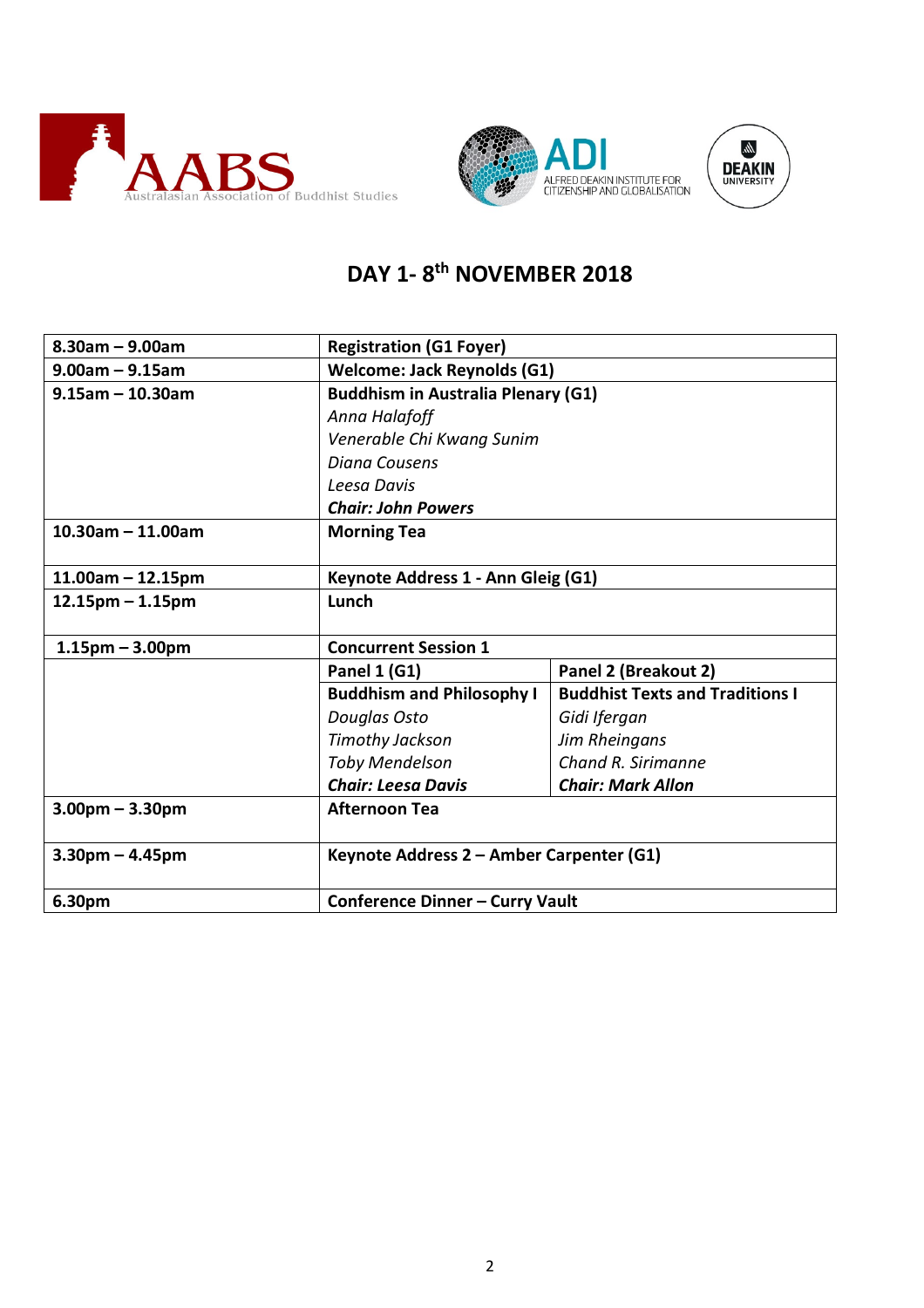





## **DAY 2: 9th NOVEMBER 2018**

| $9.00$ am - 10.15am   | Keynote 3 - John Powers (G1)                           |                                              |                           |  |
|-----------------------|--------------------------------------------------------|----------------------------------------------|---------------------------|--|
| $10.15$ am - 10.45am  | <b>Morning Tea</b>                                     |                                              |                           |  |
| $10.45$ am - 12.30pm  | <b>Concurrent Session 2</b>                            |                                              |                           |  |
|                       | <b>Panel 3 (G1)</b>                                    | Panel 4                                      | Panel 5 (Breakout 3)      |  |
|                       |                                                        | (Breakout 2)                                 |                           |  |
|                       | <b>Buddhism and</b>                                    | <b>Buddhism and</b>                          | <b>Buddhist Texts and</b> |  |
|                       | <b>Philosophy II</b>                                   | Gender/Buddhis                               | <b>Traditions II</b>      |  |
|                       | Chunmei Pan                                            | m and Youth                                  | <b>Mark Allon</b>         |  |
|                       | Viharagala                                             | <b>Judith Snodgrass</b>                      | <b>Barbara Nelson</b>     |  |
|                       | Pagngnaloka                                            | Sue Smith                                    | Chiew-Hui Ho              |  |
|                       | <b>Matthew Sharpe</b>                                  | Mee Mee Zaw                                  | <b>Chair: Peter</b>       |  |
|                       | <b>Chair: Douglas</b>                                  | <b>Chair: Kim Lam</b>                        | <b>Friedlander</b>        |  |
|                       | <b>Osto</b>                                            |                                              |                           |  |
| 12.30pm - 1.30pm      | Lunch - AABS AGM                                       |                                              |                           |  |
| $1.30pm - 3.00pm$     | <b>Concurrent Session 3</b>                            |                                              |                           |  |
|                       | Panel 6 - Room                                         | Panel 7                                      | Panel 8 (Breakout 3)      |  |
|                       | G1                                                     | (Breakout 2)                                 |                           |  |
|                       | <b>Buddhism and</b>                                    | <b>Buddhist Texts</b>                        | <b>Buddhist Buildings</b> |  |
|                       | the Arts Lachlan                                       | and Traditions III                           | Peter Friedlander         |  |
|                       | Warner                                                 | Chiara Neri                                  | Jennifer Mackenzie        |  |
|                       | Sylvia Huang                                           | <b>Greg Bailey</b>                           | <b>Hannah Gould</b>       |  |
|                       | Evgenii Timofeev                                       | David Templeman                              | <b>Chair: Judith</b>      |  |
|                       | <b>Chair: Ruth</b>                                     | <b>Chair: Chiew-Hui</b>                      | <b>Snodgrass</b>          |  |
|                       | <b>Fitzpatrick</b>                                     | Ho                                           |                           |  |
|                       |                                                        |                                              |                           |  |
| $3.00$ pm – $3.30$ pm | <b>Afternoon Tea</b>                                   |                                              |                           |  |
| $3.30pm - 4.45pm$     |                                                        | Keynote Plenary - Gen X, Y, Z Buddhists (G1) |                           |  |
|                       | Ann Gleig                                              |                                              |                           |  |
|                       | Sarah-Jane Page                                        |                                              |                           |  |
|                       | <b>Kim Lam</b>                                         |                                              |                           |  |
|                       | <b>Chair: Anna Halafoff</b>                            |                                              |                           |  |
| $4.45$ pm $- 5.00$ pm | Closing Remarks - AABS President Judith Snodgrass (G1) |                                              |                           |  |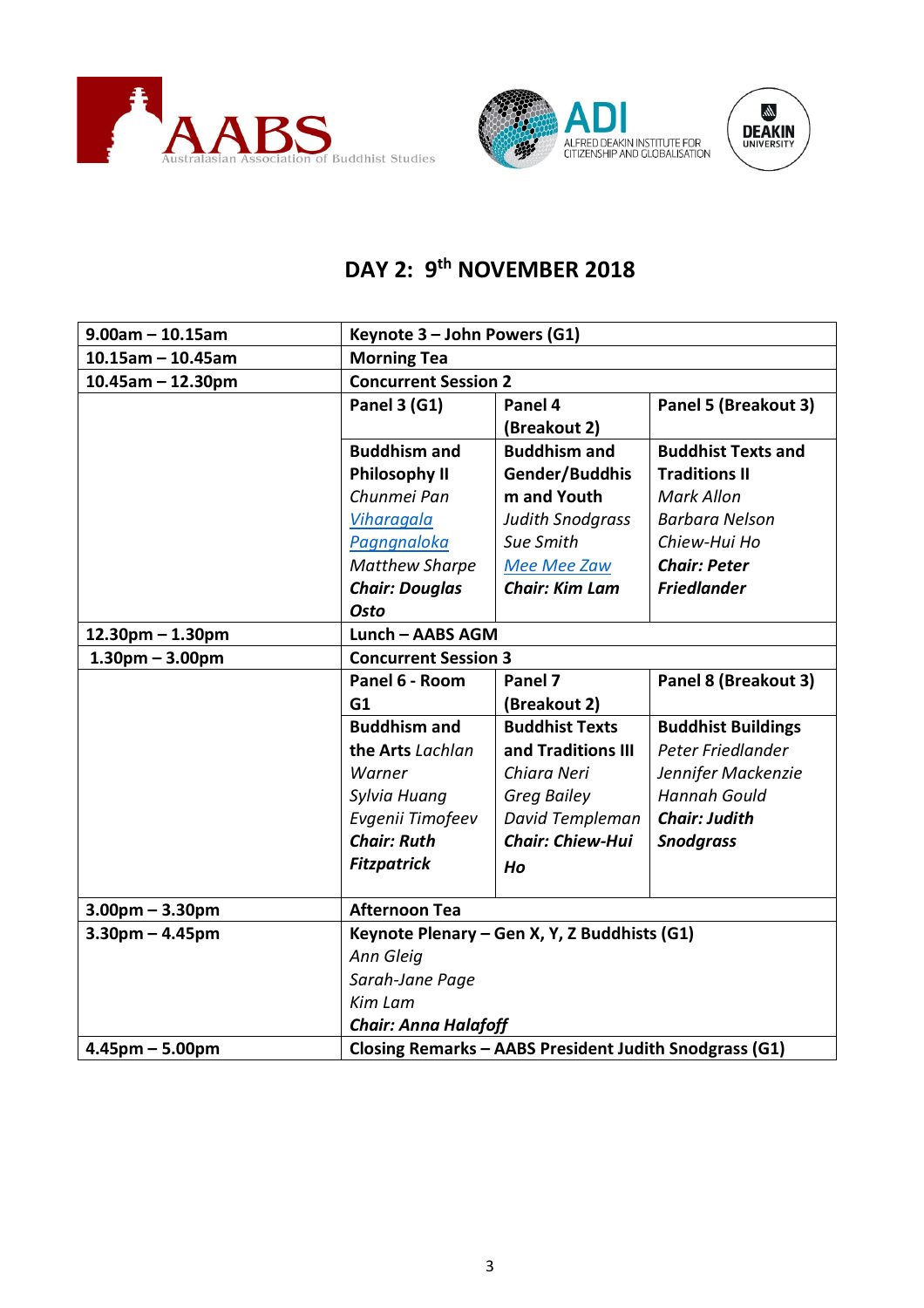### **Keynote Addresses**

#### **Ann Gleig, University of Central Florida**

#### **From being 'Enlightened' to being 'Woke': Racial Justice Work in American Convert Buddhism**

On May 14 2015, a delegation of 125 Buddhists gathered for the first 'White House-U.S. Buddhist Leadership Conference', during which they delivered a letter titled *Buddhist Statement on Racial Justice.* This letter should be seen as part of efforts to challenge racism and white privilege in American 'convert' Buddhist communities spanning over two decades. For much of this time, such efforts have been either marginalised or ignored. However, due to the combination of a committed network of Buddhist Teachers of Color and the impact of #BlackLivesMatter, such work is being increasingly centered. This paper will examine racial justice and diversity work in American convert Buddhism, highlighting the main pragmatic and theoretical strategies employed to integrate racial justice work with Buddhism, as well as considering opposition such work has faced. Finally, it will reflect on the significance of such developments for Buddhist modernism in the United States.

#### **Amber Carpenter, Yale-National University of Singapore College**

#### **Ethical Ambitions and their Formation of Character in Plato and in Buddhist Thought**

Buddhist ethics shares with Plato a rationalist orientation in the weak but crucial sense that a correct view of reality is the final goal, and that seeking and attaining this goal is transformative. This implies a further similarity, namely that the focus of ethical concern is on transformation of view, from which transformation of character (or experience) follows. Choice, deliberation, action, reason happen too far downstream, and too much simply as the result of transformation of view and character, for them to be of much theoretical interest in their own right. Buddhist ethics further shares with Plato a sublime indifference to human beings becoming 'good things of their kind'. Normativity is not grounded in our nature, nor in a metaphysics of natural kinds. While correctly understanding our human condition may be of vital practical value in appreciating the manifestation of ultimate reality in the everyday, or in motivating our concerted efforts to achieve this understanding, it does not provide a goal to aim at. This is an overlooked reason why 'virtue ethics' also fits ill as a classification of Buddhist ethics. It holds us, as does Plato's ethics, to a much more ambitious ethical ideal than virtue ethics can conceive, and this makes a difference for how seeking that ideal transforms us.

#### **John Powers, Deakin University Making a mixed marriage work: reflections on methodology for Buddhist philosophy**

The most enduring tension in the field of Buddhist textual studies has pitted the methodology of philological-oriented scholarship (mainly championed by academics in Europe and Japan) against that of scholars (most prominently in North America) who focus on philosophical readings of texts. In this talk, I will discuss a recently completed project on Dignāga's Ālambana-parīkṣā that brought together a team comprising members on both sides of this methodological divide. Predictable tensions arose; some of the debates were productive, while others turned toxic. I will discuss the methodological assumptions behind this division and how they are impacted by recent developments in academia beyond buddhology. My concluding remarks will be a rumination on where we go from here: is it possible for people from these factions to work together productively? Or do the dogmatic assumptions of each create a divide too wide to reconcile?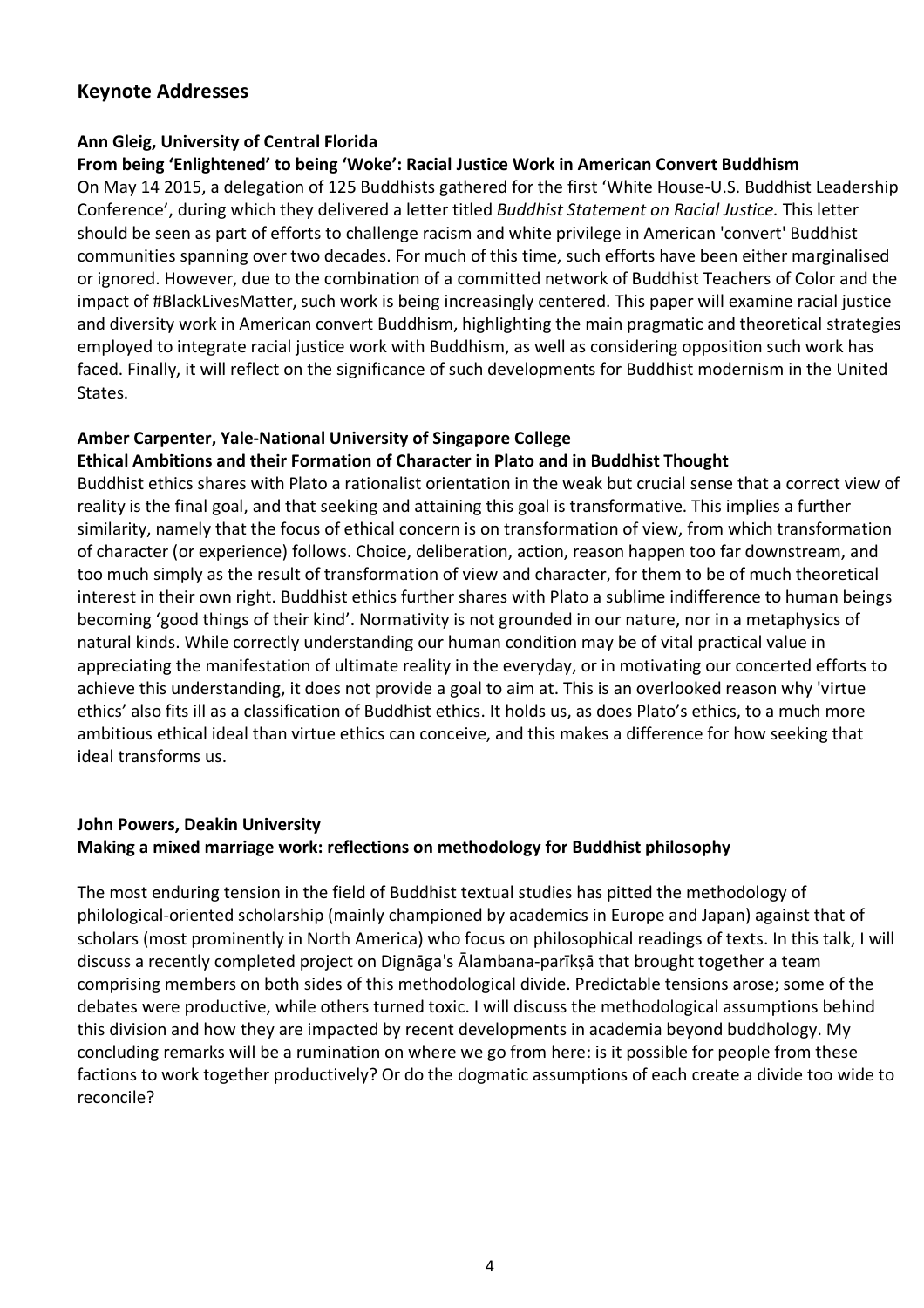## **Keynote Plenary – Gen X, Y and Z Buddhists**

#### **Ann Gleig, University of Central Florida**

#### **'We're just more fluid,' Reflections on the Gen X Dharma teacher network**

On June 10 2011, at the Garrison Institute in Upstate New York, two groups of Western Buddhist teachers the self-identified 'pioneers' or first-generation, and what they called the 'NextGen' of younger teachers gathered together to acknowledge and facilitate the passing down of the Buddhadharma across two distinct generations. The latter group, who renamed themselves as Gen X Dharma teachers, have since expanded and formed a collaborative teaching network, which has met bi-annually since 2011. Drawing primarily on 33 interviews with Gen X teachers, this paper will discuss what they see as the main characteristics and concerns of their generation, and how they locate themselves in relationship to the boomer generation as well as Asian Buddhism. It will identify the ways in which Gen X teachers both continue and counter aspects of the modernisation of Buddhism.

#### **Sarah-Jane Page, Aston University**

#### **Exploring Young Buddhists' Approaches to Sexuality**

This paper focuses on how young adult Buddhists aged between 18 and 25, and living in the UK, approach sexuality in the context of contemporary youth culture, drawing on a mixed-methods project (questionnaires, interviews and video diaries). Compared with other religious traditions, the young Buddhists were far more likely to be positive towards non-heterosexual sexualities and were also more likely to identify as LGBTQI (lesbian, gay, bisexual, trans, queer and intersex). Their approach was driven by the Buddhist precept of avoiding sexual misconduct. Decision-making was therefore premised on avoiding harm to others, leading to a radical revision of what was deemed moral and ethical behaviour. This put them at odds both with other religious traditions as well as broader secular youth cultures. Indeed, the normative within other religious traditions associating moral sexual behaviour with heterosexual activity withinmarriage-only was critiqued for having the potential to induce harm. Meanwhile they were also very critical of elements of contemporary sexual youth cultures such as casual sex and monogamy. The key issue for participants was whether sexual relationships were being conducted ethically, leading to a reflexive scrutiny of their everyday sexual practices, and a careful management of intimacy, sexual desire and relationships. This allowed them to forge new ethical frameworks that were often counter-normative within the broader cultural context.

#### **Kim Lam, Deakin University**

#### **Recognising Intergenerational Interdependencies: The Case of Gen Y Buddhists in Australia**

Existing literature on the experiences of Buddhist practitioners in Western countries has focused on the experiences of distinct cohorts: first generation immigrants, Xs, Ys and even Zs. These writings usefully note how younger generations may reject or redefine the religious traditions of their parents, and how they may develop hybrid ethno-religious identities and subjectivities which unsettle the problematic divide between so-called 'ethnic' and 'convert' Buddhists. This paper argues that while there is much to be gained from continuing to adopt a generational approach, it is also important to recognise the interdependencies between so-called generational cohorts, whereby young Buddhist practitioners imagine themselves as part of larger communities of individuals working together to address broader social and political concerns. Drawing on data collected from interviews conducted with Gen Y Buddhists in Australia, this paper demonstrates how intergenerational interdependencies are experienced by a specific cohort of young Australian Buddhists, and how this represents the development of more cosmopolitan, other-oriented dispositions which have the potential to transcend the needs of a particular generation or ethnic group.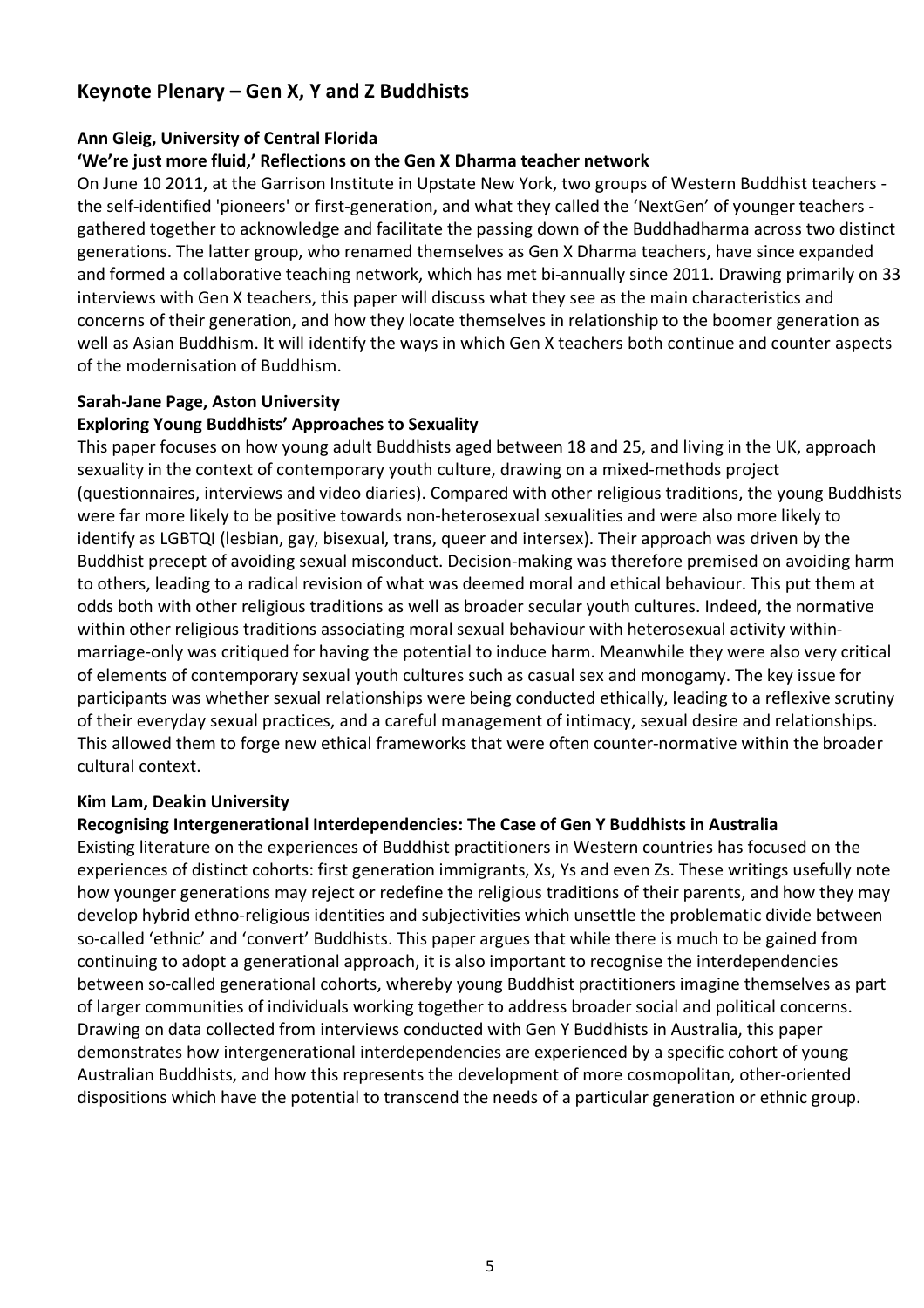## **Panel 1 Buddhism and Philosophy I**

### **Time, Narrative and Meaning in the** *Gaṇḍavyūha Sūtra***: A Theological Recovery** *Douglas Osto, Massey University*

In his essay "Historical Consciousness as an Offering to the Trans-Historical Buddha" (*Buddhist Theology*, pp. 111-135), John Makransky attempts to reconcile what he calls "historical consciousness" with an awareness of the soteriological activity of the "trans-historical Buddha" (that is the Buddha's enlightened awareness) within history. However, the nature of this "historical consciousness" remains unexplored by Makransky. In the first part of this paper, I employ ideas developed by Paul Ricoeur and Hayden White to problematize this notion of historical consciousness in order demonstrate that it does not represent an a priori superior epistemology that needs to be unconditionally accepted by contemporary Buddhists. In the second part of this paper, I hermeneutically recover the implicit philosophy of time and narrativity found in the Mahāyāna *Gaṇḍavyūha Sūtra*. Through a theological (critical-constructive) investigation of this important sūtra, I argue that its worldview implicates a philosophy of time that not only needs to be taken seriously by contemporary Mahāyāna theologians and historians, but that also shares striking similarities to some contemporary philosophical notions about time. I conclude that contemporary Buddhists should remain critical of modern "historical consciousness" and reject ethically and philosophically dubious contemporary historical narratives.

## **Knowledge, Wisdom and the Anatta a Priori**

#### *Timothy Jackson, University of Melbourne*

What is the self? A thing, a process, a fiction? Opinions differ. In an interdisciplinary whirlwind combining science with soteriology, we traverse Buddhism, Bayesianism, Information Theory, Neuroscience, Evolutionary Biology, and Pragmatism and end by asking - "what's wrong with wisdom?" Neuropsychology indicates that the experience of "ego dissolution" is mediated by serotonin in the neocortex. When the ego dissolves, the default mode network stops constraining the evolution of consciousness and integrates with task positive networks. The result? Connectedness, both within the brain and without. As the illusory subject-object boundary breaks down, the fog lifts and the information content of consciousness skyrockets. The "cash value"? Engagement feels good and motivates us to do good. Non-western philosophies such as Buddhism have been disparaged as mere "wisdom traditions." Modern science is an extraordinarily powerful set of tools for interrogating reality, but its focus on the accumulation of abstract knowledge creates problems as quickly as it solves them. That new solutions create new challenges is a general feature of evolving systems, but as intelligent designers we have the opportunity to avail ourselves of wisdom as well as knowledge. It's time science seriously engaged with the wisdom that forms part of humanity's shared cultural heritage.

## **Madhyamaka as Metaphysics, Madhyamaka as Phenomenology**

#### *Dr Toby Mendelson, Arete House*

Andrew Tuck demonstrated in 1990 (*Comparative Philosophy and the Philosophy of Scholarship*) that western philosophical interpretations of Nāgārjuna tend to follow the dominant philosophical trends of the time. In the present time, contemporary analytic philosophers such Siderits, Perritt, Garfield and Priest consistently draw metaphysical, linguistic, logical and even mathematical themes out of Madhyamaka, whilst underplaying or even ignoring the degree to which Madhyamaka arguments are explicitly aimed at radically transforming subjective experience. Whilst not denying the philosophical utility and creativity of such ventures, I claim in this paper that Madhyamaka ought to be treated principally as a (yogic) phenomenology of experience. Central to this claim are two key points: 1. the negation of *svabhāva* has to take place in the context of phenomenological analysis (either discursive or yogic), and 2. something always follows for the subject in and after the act of negation, even if we cannot discursively assert what this is. At stake in this principally philosophical question of whether 'phenomenological experience' ought to be privileged, included or excluded from engagements with Madhyamaka philosophy is a deeper and more general question of what counts as 'legitimate' philosophical discourse in our present structural-institutional context and what kinds of (generally unstated) assumptions structure that notion of legitimacy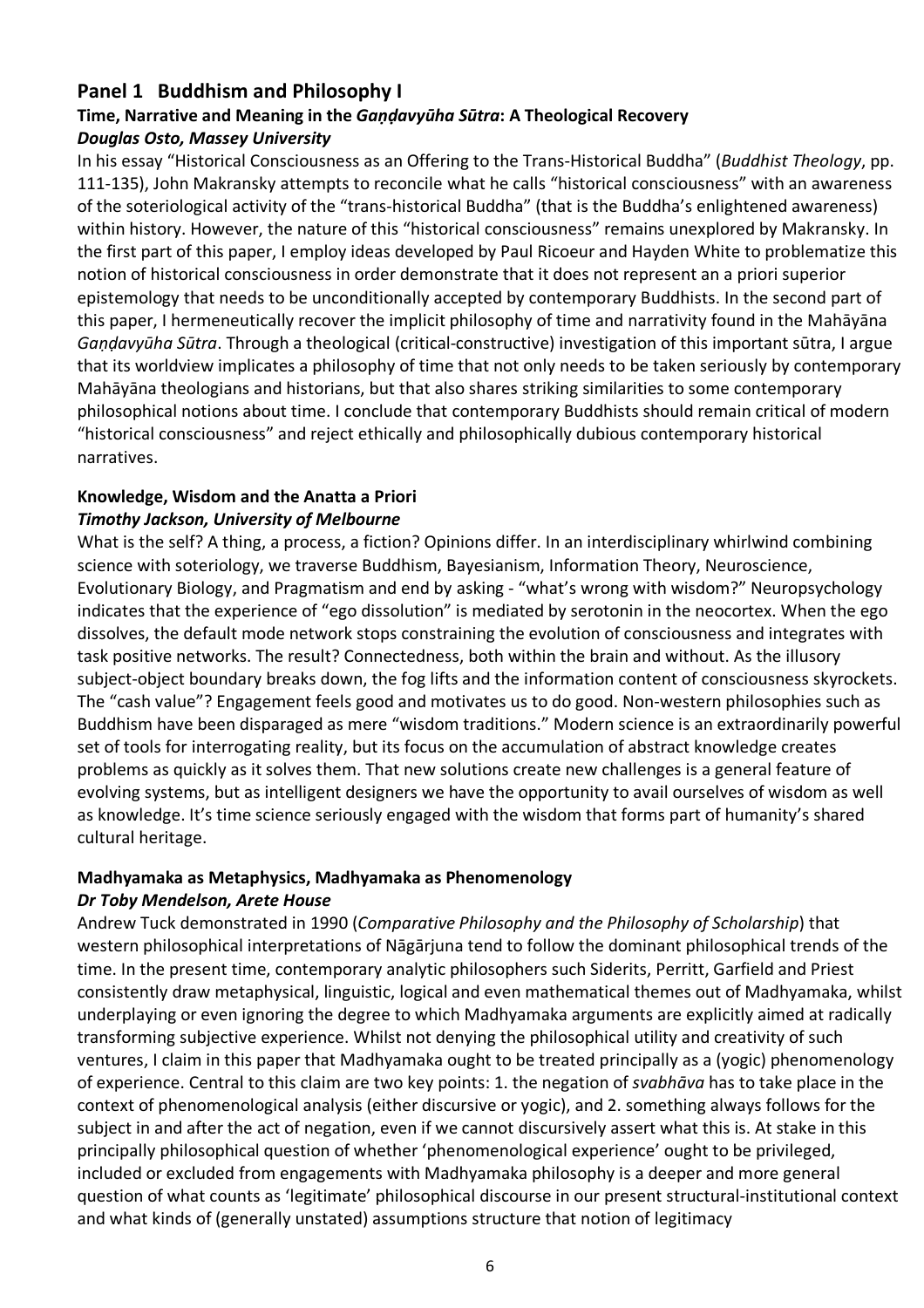## **Panel 2 Buddhist Texts and Traditions I**

#### **Close Reading of a Supplication Prayer by Dudjom Rinpoche** *Gidi Ifergan, Monash University*

Although Buddhism is fundamentally a nontheistic religion, many Buddhists pray. Buddhists have always engaged in prayer and devotional rituals, mostly because wisdom, compassion and moral restraint included in prayers have their own spiritual power and value. Further, expressing the intention behind a prayer can have a powerfully transformative effect. Conversely, given that Buddha nature is ineffable, empty of hyperessentiality and inseparable from the one that prays, it paradoxically implies that prayers are futile. So why tarnish Buddha nature by superimposing on it prayers that imply supplicating some kind of a force majeure? This paper will largely be focusing on a supplication prayer, "Calling the Lama from Afar," by Dudjom Rinpoche (1904-1987) — one of Tibet's foremost yogins, scholars, and meditation masters. It will address Dudjom Rinpoche's prayer employing Theresa Sanders' definition of supplication prayer as "a gesture towards otherness that neither wishes to understand nor demands a response." Such a supplication prayer points to major themes in Tibetan Vajrayāna Buddhism expressing an intriguing shift from intense feelings of yearnings towards one's Lama to its deconstruction. An examination of such a shift can enhances one's clarity and understanding of the tension between prayer and Buddha nature.

#### **Experiencing the Innate: The Songs of Karma Thrinlepa (1456–1539), a Tibetan Scholar- Meditator** *Jim Rheingans, The University of Sydney*

Among the scholars of 15th century Tibet, the first Karma Thrinlepa (1456–1539) was an arguably nonsectarian scholar-meditator active within the Sakya and Karma Kagyü traditions. He acted as abbot of the famous Sakya monastic seat Nalendra, was connected to the milieu of Crazy Yogins such as Tsangnyön, and – having studied with the seventh Karmapa hierarch – was one of the four main teachers of the Eighth Karmapa. Also known for initiating the block printing of the Blue Annals and his prominent commentaries to Saraha's dohā, studies of his religious career and teachings have been wanting. Whereas my forthcoming monograph will examine the life and works of Karma Thrinlepa as a whole, this paper highlights a significant aspect of his writings, his spiritual songs (mgur). It will discuss this textual corpus as a source for the study of Tibetan literature, history, and Buddhist doctrine. After an introduction to the sources, this paper offers translations of selected songs along with a brief discussion of their style, contents, and key contexts. Reflections are made with regard to issues of translating culturally specific terminology as well as the text type of such songs.

#### **Culture and Nationality as a Layer of Delusion in Buddhism**

#### *Chand R. Sirimanne, University of Sydney*

Buddhism today is a globalized, evolving influence in the contemporary West represented by its various schools. Many of its scriptures are available in English and have a significant online presence, largely because of mass migrations and the Internet. Yet in this interconnected world where multicultural and multiethnic societies are the norm, fragmentation is escalating ever more with ethno-religious conflicts in Buddhist countries and the pervasive fear of the Other amidst security concerns and economic woes in the West. This paper argues that the entire ethico-psychology of Buddhism views cultural and nationalistic sentiments, racism and ethnocentricism as the outer layers of delusion (*moha*) generated by the central one of the self (*anattā*) in accordance with the doctrine of dependent origination, and all psychological barriers and differences created by its lens of distortions (*vipallāsa*). The higher truth (*paramattha*) in Buddhism delineates the sentient being as a mind-body complex – an illusionary personhood generated by the processes of the five aggregates (*khanda*). The Buddhist concepts of harmlessness (*ahimsā*), universal loving kindness (*mettā*) and compassion (*karunā*) also make any type of discriminatory conduct unethical and the ultimate expression of ignorance and delusion.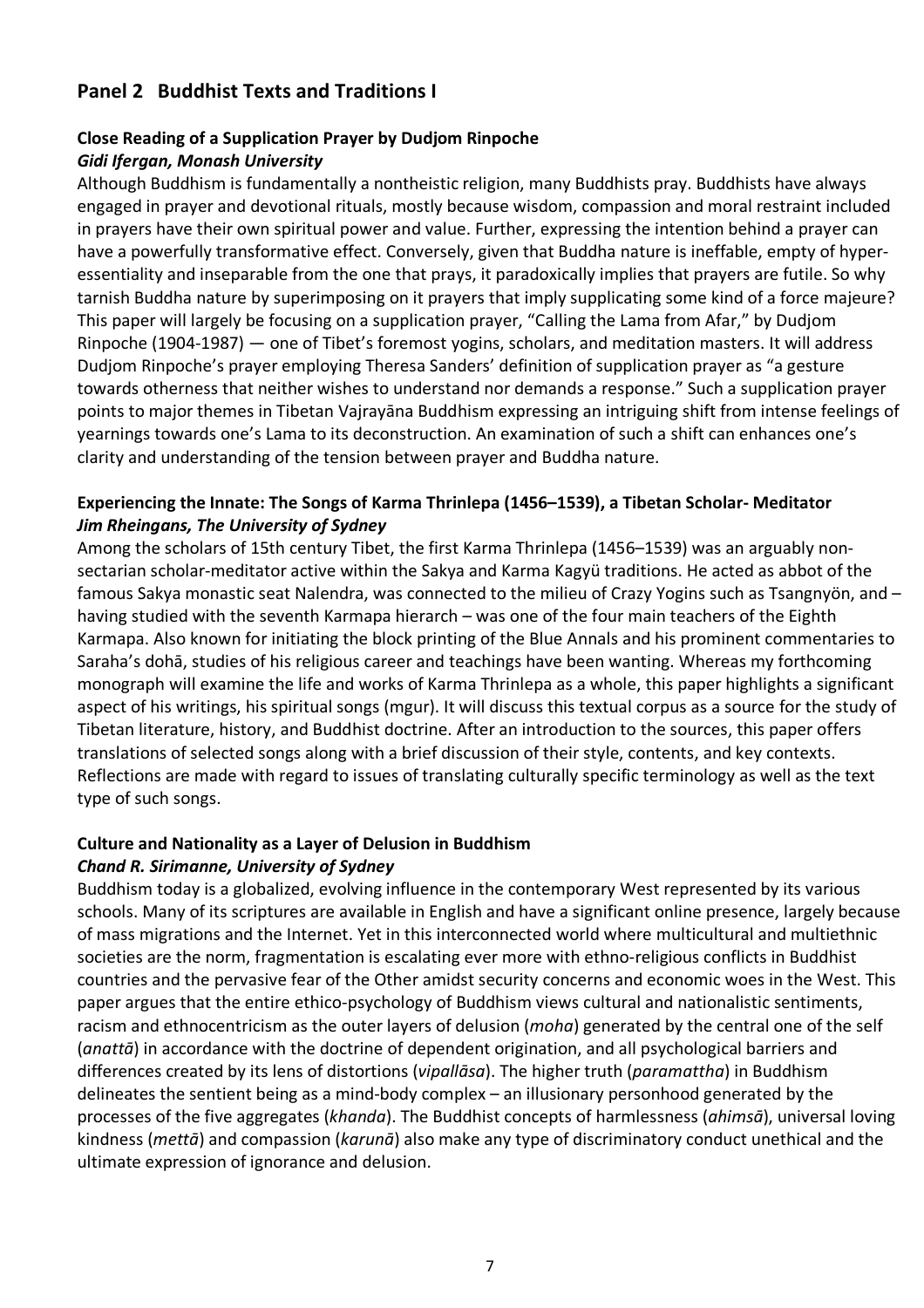## **Panel 3 Buddhism and Philosophy II**

#### **The Buddhist Thought in Ma Yifu's Philosophy** *Chunmei Pan, La Trobe University*

As one of the most influential and representative first-generation New Confucians in 20th century China, Ma Yifu 马一浮 (1883-1967) was not only called the "Confucian Master of a Generation", but was also was called a modern Buddhist because of his profound understanding of Buddhism. However, the Buddhist contributions to his thought, particularly Huayan (華嚴) Buddhist ideas and methods, has rarely been studied. Therefore, my research will focus on Ma Yifu's Buddhist thought in his philosophy and aim to answer the following questions: 1. what is Ma Yifu's understanding of Buddhism? 2. What is the influence of Buddhism, particularly Huayan, on Ma Yifu's ontological thought? How did Ma Yifu achieve integration between Confucianism and Buddhism—particularly Mahāyāna Buddhism? Studying Ma Yifu's Buddhist thought will help us to better understand the thought and evolution of modern Confucianism and its debt to Buddhist thought. Buddhist ideas, among various ancient Chinese intellectual traditions, play a particularly important role in Chinese thinkers in 20th century China.

#### **Buddhist Teachings for the Alleviation Of Poverty and the Establishment of Economic Sustainability (With Special Reference to Sammā Ājīva)**

#### *Viharagala Pagngnaloka, Sri Lanka International Buddhist Academy*

Today, in this world of unlimited wants yet limited resources, global economies have been based on profitability, which have immensely increased selfishness, greed and egoistic tendencies among people. As a result, socio-economic imbalances have been inevitable in societies. Most of the time, a profit-oriented economic system gives no place for ethical values. This leads people to engage in unethical means of livelihood. However, a society based on Buddhist teachings recognizes that one should aim at promoting the good of the larger society to which one belongs, and as a minimum requirement one must not look for one's own satisfaction in ways that may cause harm to others. Thus, for a Buddhist approach to social and economic development, the primary criterion governing policy formulation must be the well-being of members of the society as a whole. In the teachings of the noble eightfold path, the Buddha emphasizes the importance and the practicability of right livelihood (*sammā ājīva*) in building a people-friendly economy based on the motto of happiness and welfare of the whole society. This paper discusses the significance of *sammā ājīva* in putting these principles into practice, and it will show how such means can bring economic security to society.

#### **Painting Becoming: Montaigne and Buddhism**

#### *Matthew Sharpe, Deakin University*

There have been several recent studies on the possible influence of Greek skepticism, through the enigmatic figure of Pyrrho, on ancient Indian philosophy. Michel de Montaigne is the most influential of modern practitioners of the skeptical method. This paper will explore crossover themes in Montaigne's famous Essays with Buddhist thought. Although he does not mention Buddhism, and almost certainly would not have had access to it (writing in 16th century France), Montaigne claimed not to depict being, but becoming; that the most universal quality is diversity; that his 'self' is a wholly incoherent bundle of perceptions and impulses; and that he had attained to a happiness that looks very much like certain Buddhistic formulations: "When I dance, I dance; when I sleep, I sleep. Nay, when I walk alone in a beautiful orchard, if my thoughts are some part of the time taken up with external occurrences, I some part of the time call them back again to my walk, to the orchard, to the sweetness of that solitude, and to myself." Since there has not yet been a dedicated academic study on Montaigne and Buddhism, this essay will undertake that pleasant work, beginning from the existing scholarship on Pyrrho as the 'Western Buddha'.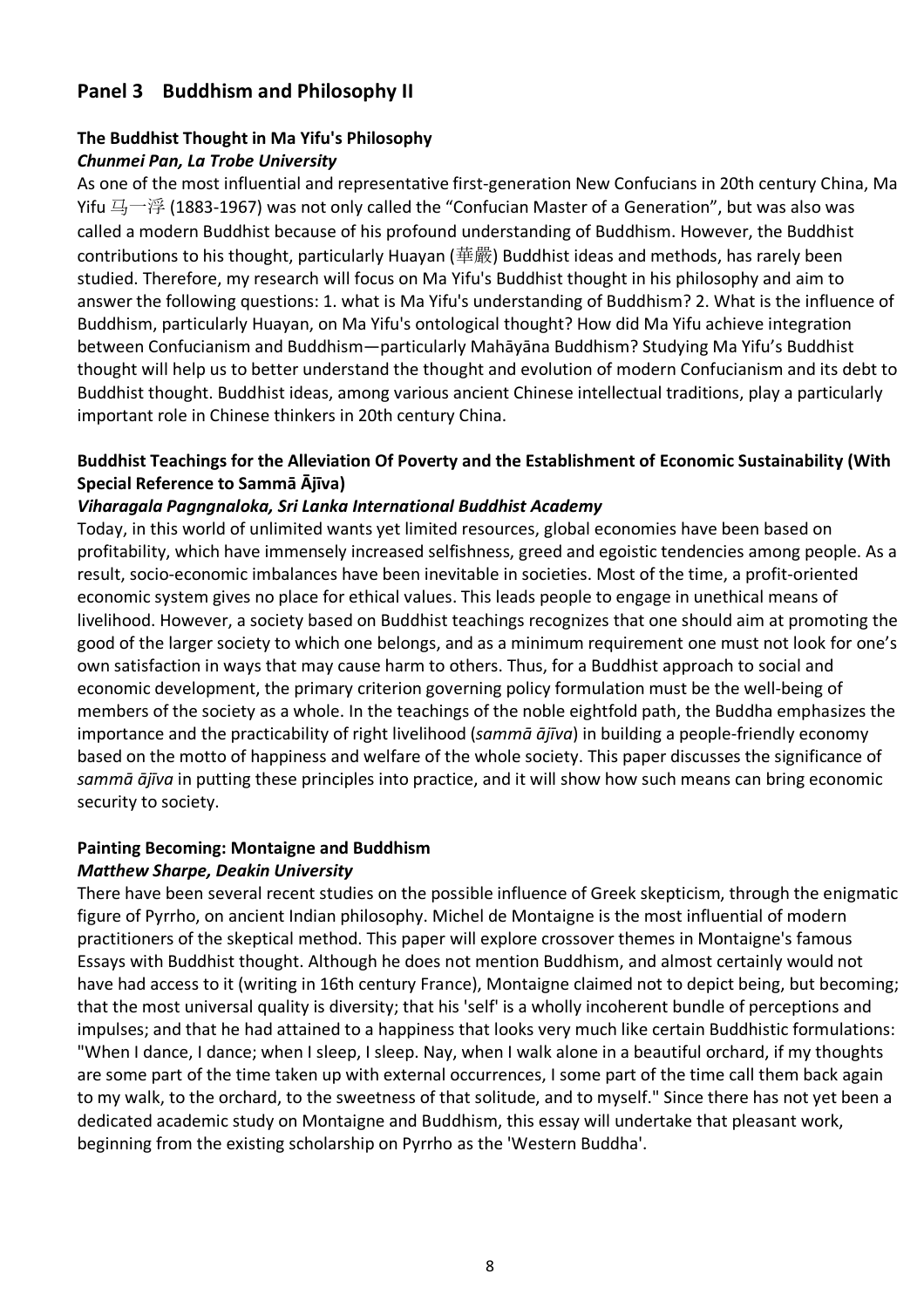## **Panel 4 Buddhism and Gender/Buddhism and Youth**

#### **The Eastern Buddhist: Beatrice and Daisetz Suzuki's Contribution to the Globalization of Mahayana Buddhism**

#### *Judith Snodgrass, Western Sydney University*

The work of Daisetz Suzuki in introducing Zen to the West is well known, and justly so. However, the contribution of his American wife, Beatrice Lane Suzuki, has so far received little notice. Standard narratives of D. T. Suzuki's career focus on his American years: the 11 years at La Salle from 1897; the post-war period. This paper considers the interwar years, focusing on the *Eastern Buddhist*, the journal that Beatrice and Daisetsu co-edited from 1921 until her death in 1939. In doing so, it creates a space to consider Beatrice's contribution to the shared mission and professional partnership and positions their writings on Mahāyāna Buddhism in the potent historical context that gave them shape and facilitated their dissemination.

#### **Don't get Mad, Become a Teacher: A Study of Pre-service Teachers at a Buddhist College in Java** *Dr Sue Erica Smith, Charles Darwin University*

This study sought to determine some of the reasons why secondary school graduates become Buddhist teachers and to understand more broadly what some of their challenges might be in choosing this career as a minority religious population in Indonesia. Pre-service teachers at a Buddhist teacher education college were interviewed with the aid of their English teacher, who acted as a translator. One third of the total student cohort accepted the invitation to be interviewed. Their responses broadly fell in two dominant themes: resistance and resilience. A strong trend was that students had experienced various forms of bullying and ostracism both within their schools and communities; and that they had pride in their Buddhist heritage, and a commitment to, preserving it. They also used their religious understanding to altruistically seek to improve their own lives and society and to persevere with their studies in the hope that other Buddhist children might hold to their religion. The paper raises questions about how religious practitioners can be taught to improve respect for minority religions in Indonesia and how Buddhist education institutions might better support the aspirations and challenges of their students by pursuing a curriculum that is more in tune with global education and Buddhist youth.

#### **Reaching out to Youth through Buddhist Ethics Courses in Urban Myanmar** *Mee Mee Zaw, University of Western Australia*

The early 2000s saw a phenomenal shift in approaches to teaching young people Buddhist social tenets in urban Myanmar. Holiday Buddhist ethics courses organized as four/five-day camps draw around five hundred to one thousand young participants and volunteers from communities. Drawing data from observation of Buddhist ethics courses in Yangon in 2009-2010, interviews with monks, lay teachers, volunteers, and young attendees, and a TV program featuring a monk moderating a forum for first person stories and debate between young people and their parents, this paper analyzes the motivation and philosophy behind the youth-friendly approaches and their secular and religious aims and how young participants perceive these approaches. This paper argues that the Buddhist ethics courses aim to perpetuate Buddhism in Myanmar by strengthening monks' social influence over youth and recognizing young people's need for social space for their moral and personal development. The young participants perceive that the courses help them with moral development and social skills, including skills for negotiating power relations in their families and communities.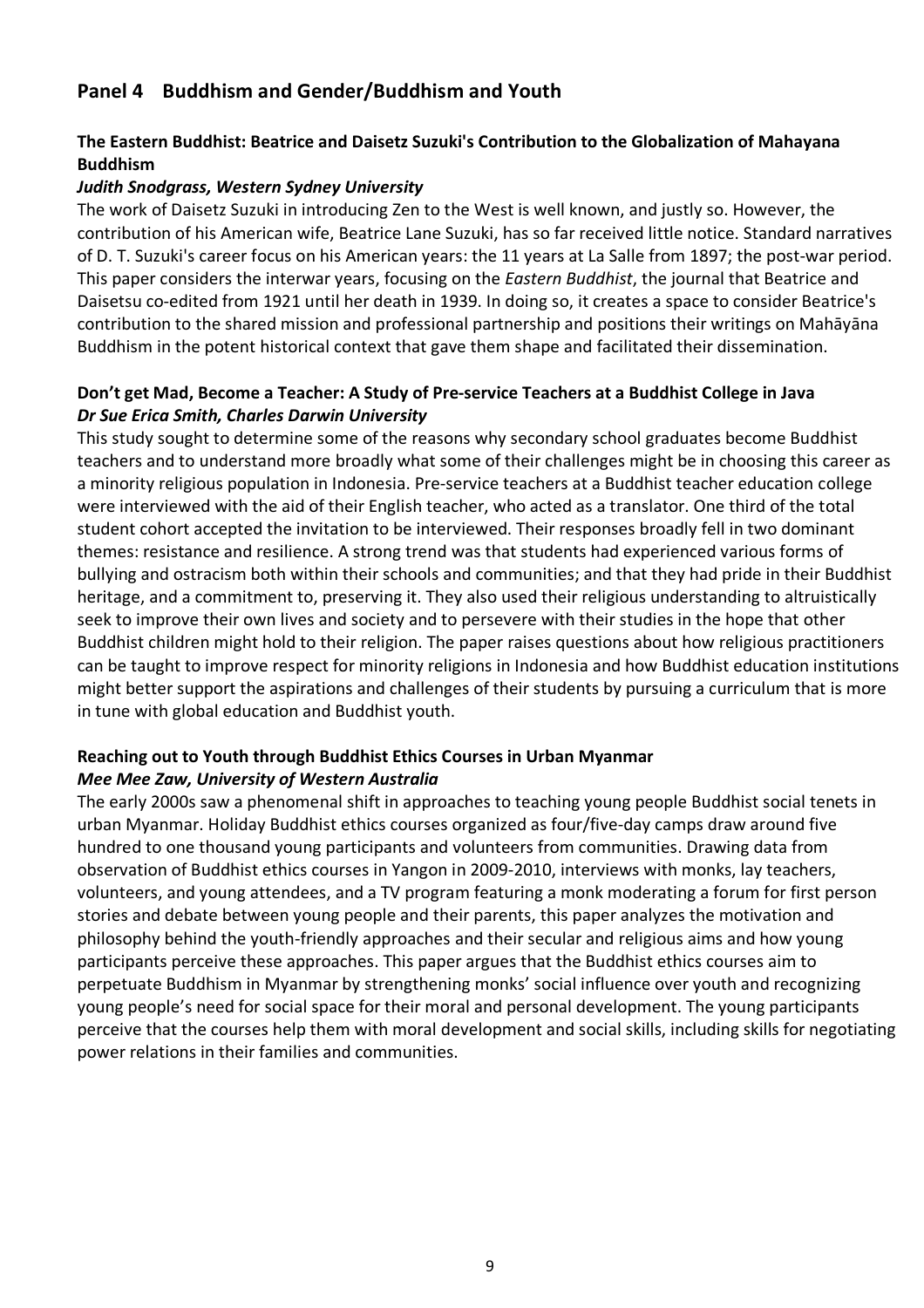## **Panel 5 Buddhist Texts and Traditions II**

#### **A Gāndhārī version of the Buddha's Discourse on Non-self (P Anattalakkhaṇa-sutta, Skt. \*Anātmalakṣaṇa-sūtra)**

#### *Mark Allon, University of Sydney*

The Senior collection of Gandhāran Buddhist manuscripts includes a Gāndhārī version of the Buddha's *Discourse on Non-self* (P *Anattalakkhaṇa-sutta*, Skt. \**Anātmalakṣaṇa-sūtra*). The importance of the topic of the "non-self" (P *anatta*, Skt. *anātman*) nature of the five aggregates (P *khandha*, Skt. *skandha*) in the teaching of the Buddha is witnessed by this discourse being the second he gave to the group of five monks in the Deer Park near Benares shortly after his awakening, the topic of the first being the Four Noble Truths (P *Dhammacakkappavattana- sutta*, Skt. *Dharmacakrapravartana-sūtra*, "*Discourse on the Setting in Motion the Wheel of the Law*"). The importance of the *Discourse on Non-self* is illustrated by the numerous versions available to us in a variety of languages preserved in *Sūtra*- and *Vinaya-piṭaka* versions: Pali, Sanskrit, Tibetan, Chinese, and now Gāndhārī, which belong to a diversity of schools and originate from different times and places. In this paper, I will discuss the Gāndhārī version of the *sūtra* and its relationship to the parallels in other languages, the reasons for its popularity, and the likely reasons for its inclusion in the Senior collection, a 2nd century CE Gandhāran anthology of discourses and episodes from the Buddha's life.

#### *Kṣāntipāramitā* **in the** *Bodhicaryāvatāra* **and the** *Śikṣāsamuccaya***: A Comparison** *Barbara Nelson, Australian National University*

This paper examines the similarities and differences in the exposition of *kṣāntipāramitā* (perfection of patience) in Śāntideva's *Bodhicaryāvatāra* and *Śikṣāsamuccaya*. This comparison highlights the fact that that the *Bodhicaryāvatāra* and the *Śikṣāsamuccaya* do not follow the same structure. The *Śikṣāsamuccaya's* structure is clearly delineated and appears to be an innovation of Śāntdeva. Prajñākaramati's *Bodhicaryāvatārapañjikā*, an eleventh-century commentary, attempts to apply the structure of the *Śikṣāsamuccaya* to the content of the *Bodhicaryāvatāra*, but *kṣāntipāramitā* presents a difficulty. Some topics presented in the *Bodhicaryāvatāra*'s *kṣāntipāramitā* chapter are not found in the *Śikṣāsamuccaya's kṣāntipāramitā* chapter, but iappear n an earlier chapter, which includes some verses from the *Bodhicaryāvatāra*'s *kṣānti* chapter. Further, these verses are found in both the shorter version of the *Bodhicaryāvatāra* (from the Stein collection of Tibetan manuscripts found at Dunhuang) and the longer version found in the Tibetan canon. Speculation on the relationship between these two versions and the *Śikṣāsamuccaya* has included the proposition that the canonical *Bodhicaryāvatāra* was Śāntideva's own revision of the shorter *Bodhicaryāvatāra* after the composition of the *Śikṣāsamuccaya*. Evidence gathered from comparing the treatment of *kṣāntipāramitā* in the three texts does not support this proposition because the *kṣāntipāramitā* chapter underwent very little revision.

#### **Narrative and Illustration: The Evolving Buddhist Book**

#### *Chiew-Hui Ho, The University of Sydney*

Recent scholarship on the vibrant state of Song Buddhism has questioned the idea that the Tang dynasty represents the golden age of Chinese Buddhism. Nevertheless, the works of Tang Buddhist scholiasts remain the crowning achievements of Chinese Buddhism that deeply impacted Chinese intellectual history from the Song onwards. Apart from the works of Tang learned monks, activities of the laity also left an indelible mark on the subsequent development of Chinese Buddhism. A considerable body of accounts and artefacts of scriptural devotion produced by laypeople, especially those related to the *Diamond Sutra*, documents the vitality of Tang lay Buddhism. The inclusion of twelve Tang narratives in a Ming illustrated liturgical edition of the *Diamond Sutra* attests to the influence of Tang Buddhism long after the passing of the "golden age." By exploring how these narratives were singled out among many accounts of the preceding periods and the motivation behind their inclusion in the text, this paper seeks to understand Ming imagination of *Diamond Sutra* devotion and how these narratives and their illustration might have altered the nature of the liturgical text and its uses.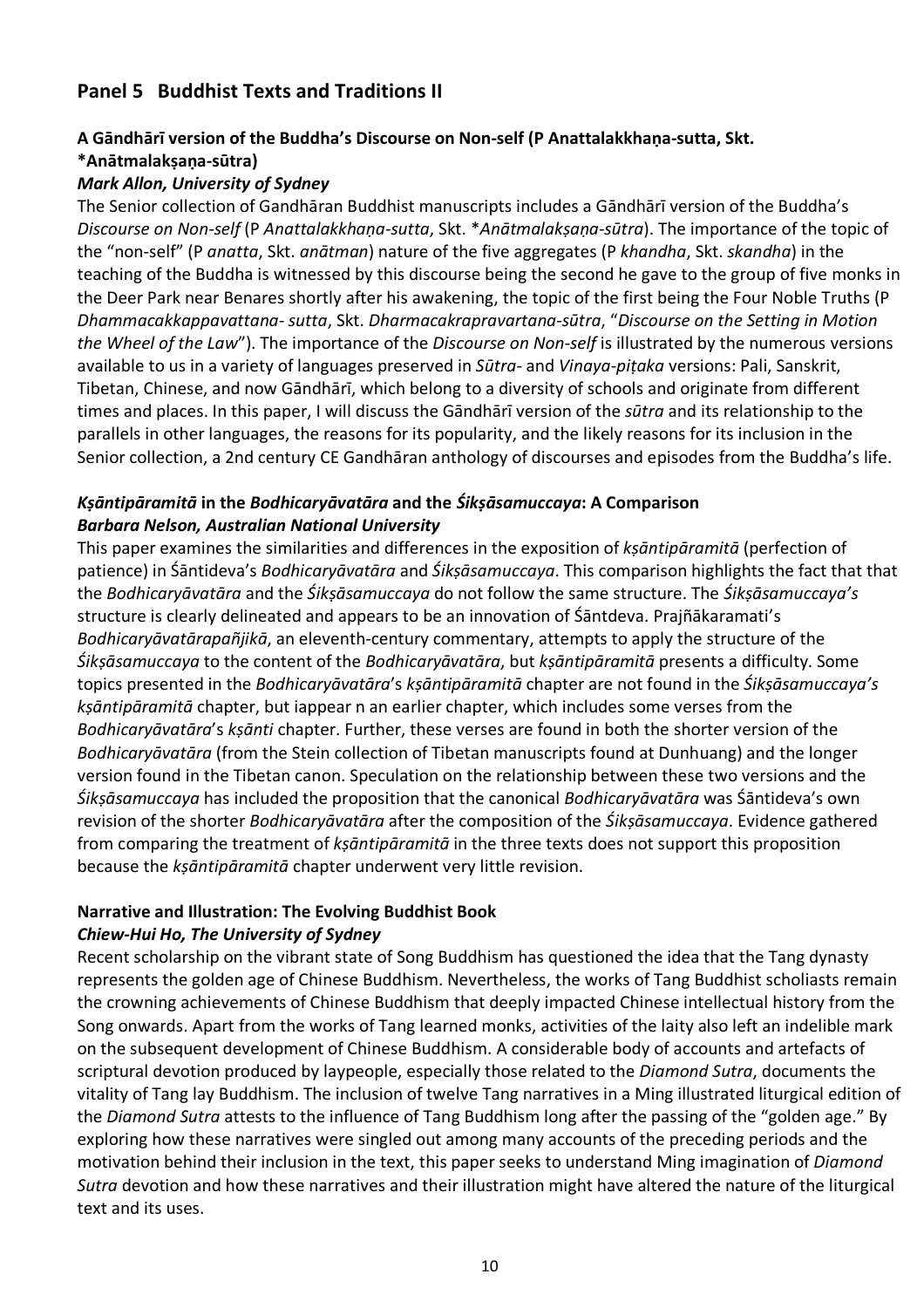## **Panel 6 Buddhism and the Arts**

#### **Art and Dukkha**

#### *Lachlan Warner, Australian Catholic University*

In this paper, Art And Dukkha, I address two iterative and interconnected questions central to my art practice: How can I more deeply understand the Buddhist concept of suffering (*dukkha*)? And conversely, how can suffering be used in the creation and perception of visual art? Suffering is not a unique theme in art, but strangely it seldom appears in exhibitions of Buddhism-inspired contemporary art such as Buddhist Art and Contemporary Culture (2015) at Nan Tien Institute, and Grain of Emptiness (2011), at the Rubin Museum, where the focus was more about meditative quietude and the simplicity of Zen. The new artwork addresses the Buddha's pivotal teaching about suffering and its ending, the *Anurādha Discourse*. The paper uses as a starting point the *Fire Discourse* (*Ādittapariyāya Sutta*), which described suffering as being on fire. The solution of the problem is the extinguishment of these metaphorical flames. My new imagery now centres on human bodies that are scorched and burnt. I will explore how contemporary Buddhist artists Zhang Huan, Lindy Lee and myself have addressed suffering through making art that literally utilises burning to make work that is both beautiful and alarming.

## **Using Musical Perspectives Regarding the Buddha's Birthday Ceremony to view Contemporary Chinese Buddhism in Taiwan**

## *Sylvia Huang, University of Sydney*

Using the discipline of ethnomusicology, Buddhist music can be researched within its own culture bymusical analysis, and its important characteristics can be explored. As an ethnomusicologist, drawing on research of the Tzu Chi Buddha's Birthday Ceremony (*yufo dianli* 浴佛典禮, also known as Vesak) for 10 years, I study contemporary Chinese Buddhist music experience as a cultural phenomenon that exists and extends by examining Buddha Dharma. Music has major role in serving to instruct the ceremonial program and a tool for uniting the Buddhist community, the Buddhist Tzu Chi Foundation (fojiao Tzu Chi jijinhui 佛教慈濟基金 會). The song lyric has become to present the symbol of newly developed Humanistic Buddhism (*renjian fojiao* 人間佛教) in Taiwan. The growth of Humanistic Buddhism has taken place within the context of a broad-scale Buddhist expansion in Taiwan since 1949. In this paper I conclude the studies of contemporary Buddhist music have the potential of revealing distinctively Buddhist concepts, meaning, and values, especially in contemporary Taiwanese societies.

#### **Buddhist Meditation and Movement Arts** *Evgenii Timofeev, University of Melbourne*

This paper will summarize key topics of my current doctorate research in the Victorian College of the Arts: Somartics: Embodiment of the Real. It shows how interdisciplinary movement arts practice (taijiquan, kung fu, parkour, dance and swimming) correlates with satipatthana vipassana and contributes to inhabiting the non-verbal dimension of human experience - the Real (a register of human psyche devoid of thoughts or images, according to the Lacanian psychoanalysis).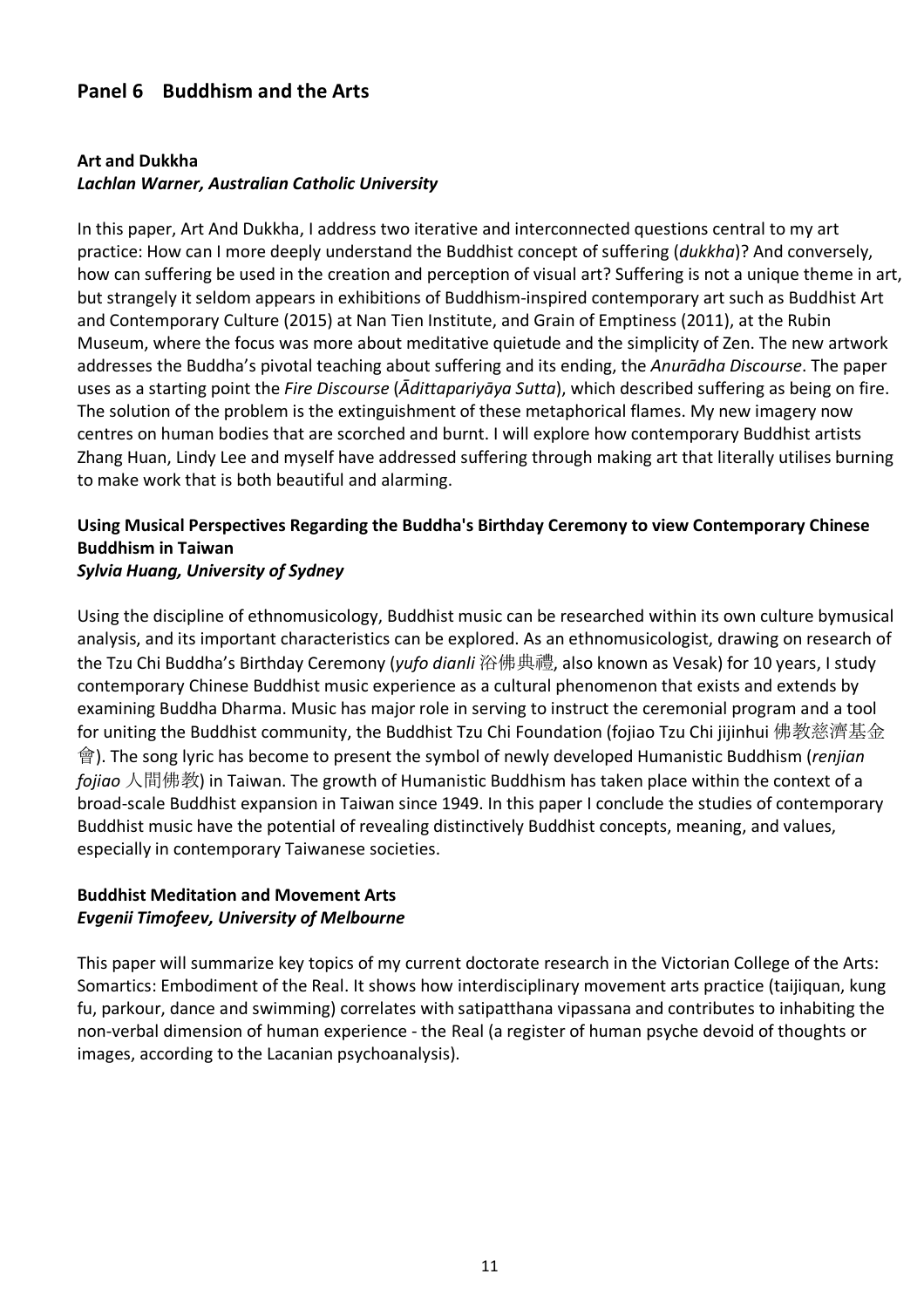## **Panel 7 Buddhist Texts and Traditions III**

#### **The Pāli** *Sārasaṅgaha* **and its Significance to Understand Pāli Literature and the Development of Buddhist Teachings**

#### *Chiara Neri, University of Cagliar*

The *Sārasaṅgaha* is an important 13th or 14th century medieval Pāli text that is likely to have been produced in Sri Lanka as a manual for monks that became popular both in that country and in Southeast Asia. It consists of passages quoted from other Pāli texts dealing with a large number and range of topics arranged into chapters. Although the author, Siddhattha Thera, quotes some canonical Sutta, Vinaya, and Abhidhamma passages, his main sources are commentarial and sub-commentarial texts (Neri 2015). This indicates that such para-canonical texts were highly regarded in medieval Sri Lanka, as they were throughout the history of Theravāda Buddhism. The *Sārasaṅgaha* thus represents an important source for understanding what texts and topics were considered to be worthy of study in Sri Lanka and Southeast Asia at this time. In this paper, I will discuss the *Sārasaṅgaha*, the new ways in which it presented teachings, and what texts the author considered to be important to understand Buddhist thought and practice.

#### **Critique of Opponents in the Lalitavistara and what this tells us about its Intellectual Context** *Greg Bailey, La Trobe University*

This paper presents and analyses several texts from the *Lalitavistara* that ostensibly critique other ascetic groups and brahmins who populate the world created in this text, which gives a highly devotional biography of the Buddha up until the "Turning of the Wheel of Dharma". In the *LV* there is a very high level of intertextuality, and the contents of the text demonstrate a refined understanding of the manner in which Brahmanism had developed as a hegemonic intellectual, social and religious movement in the early centuries of the common era. But it also catalogues some of the other ascetic groups that may have functioned as potential competitors of the monks and the saṅgha, similar passages being found in some parts of the *Mahābhārata*. I examine these passages in the *LV* and categorize the social groups and the teachings associated with them. Whilst there are many references to the Vedas and brahmins in the early Pāli texts, it seems slightly anomalous that in a later text like the *LV*–composed at a time when the saṅgha was so well ensconced in local economies and in the royal courts, and possessed such a huge asset backing– that its composer(s) felt the need to show a sophisticated awareness of potential competitors.

#### **Summing Up the Dharma: Taranatha's Comments, Asides and Verses on the Dharma.** *David Templeman, Monash University*

Taranatha's (1575-1634) large Autobiography written shortly before his death is mostly a compendium of events, received teachings and teachings given to others and appears to have been composed from diary notes. However interspersed between these highly interesting details are the occasional extemporized verse or comment in which he attempts to set straight his personal views on the dharma and sometimes to state a quite contrarian view to what was generally accepted. I contend that it is in these fragments that we might glimpse the 'real' person rather than the magnificent prelate. I shall examine a selection of these small verses and comments and demonstrate that what we might expect of a person of his standing and position in Tibet's religious hierarchy is given a different slant in these fragmentary writings. The translations remain preliminary and will be supplemented by incidents and comments found only in his Secret Autobiography to illustrate certain points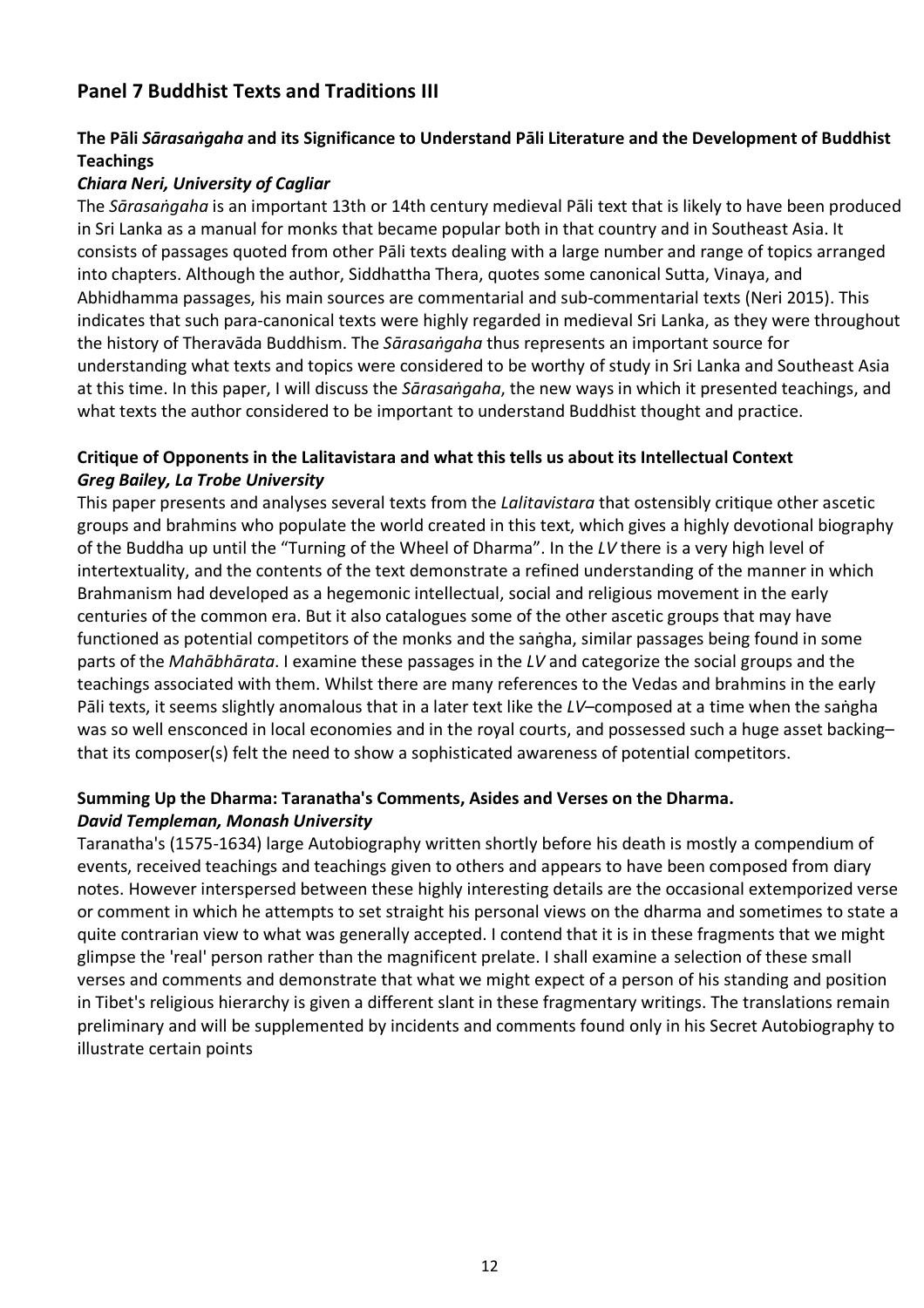## **Panel 8 Buddhist Buildings**

#### **Buddhism beyond Borders: Visions of Perfection** *Peter Friedlander, Australian National University*

What happens when Buddhists and Buddhism move across borders? I situate my discussion of this question by discussing changing patterns of Buddhist practice focused around community-based temple building initiatives. I examine two Chinese temples, the first representing Chinese Buddhist traditions that established themselves in Singapore, and the second a Singaporean Buddhist tradition that established a temple in Sarnath in India. In order to understand what changes, I draw from psychological studies of memory that distinguish between autobiographical or episodic memories, and factual, or semantic, memories. I suggest that episodic memory creates a disjunction between first generation personal memories of perfect Buddhist practice in a person's home country and second-generation desires to connect with perfect Buddhism. This leads to two processes: in one, temples act like palimpsests over which there is a constant process of over writing of former practices by new practices. In a second process, temples and communities function like works of art (ergon) and their framing elements (parergon); and this changing relationship between frame and work reflects how Buddhism is changing. My conclusion is that unpacking ideas about memory can provide new understandings of how Buddhist visions of perfection change as Buddhism moves across borders.

#### **Writing 'Borobudur': The Buddhist world of Ninth Century Asia** *Jennifer Mackenzie, RMIT*

My book-length poem 'Borobudur' (Transit Lounge, 2009 and Lontar, Jakarta 2012) explores the world of ninth century Asia through the imagined voice of Gunavarman, legendary architect of the *candi*, as he travels through Java, China and on to India to the famed Buddhist university of Nālandā. This paper will discuss the research behind the poem, looking at the sea and land routes traversed by Buddhist monks in search of manuscripts, the monument's connections to contemporary thought—in particular to Kūkai and Shingon. It will also consider the importance of Old Javanese literature, where depictions of nature, of monastic life and philosophical discussion give us a sense of an age rich in artistic achievement and openness to cultural influence.

#### **Domesticating Buddha': Making a place for Japanese Buddhist altars (Butsudan) in Western homes** *Hannah Gould, The University of Melbourne*

This paper explores how Western followers of Japanese Buddhist schools (primarily Sōka Gakkai) practice Buddhism through acts of purchasing, decorating, and positioning altars (*butsudan*) in the space of the home. Drawing on a multi-sited ethnographic study of altar practice, I detail the oft-overlooked dimension of becoming and being Buddhist that is material consumption. Western consumption of Buddhist popular culture is frequently presented (and critiqued) as aesthetically-driven and orientalist. However, I find that aesthetics, 'Japanese-ness', and ease of use are not the only or primary concerns when crafting an altar. Rather, altar-making is often a continuous process involving significant deliberation, DIY, and compromise. By directing attention to the domestic religious sphere and the concrete artefacts via which Buddhism has crossed oceans, I show how making a place in the home for Buddhist altars is tied up in the process of making Buddhism 'at home' in the West